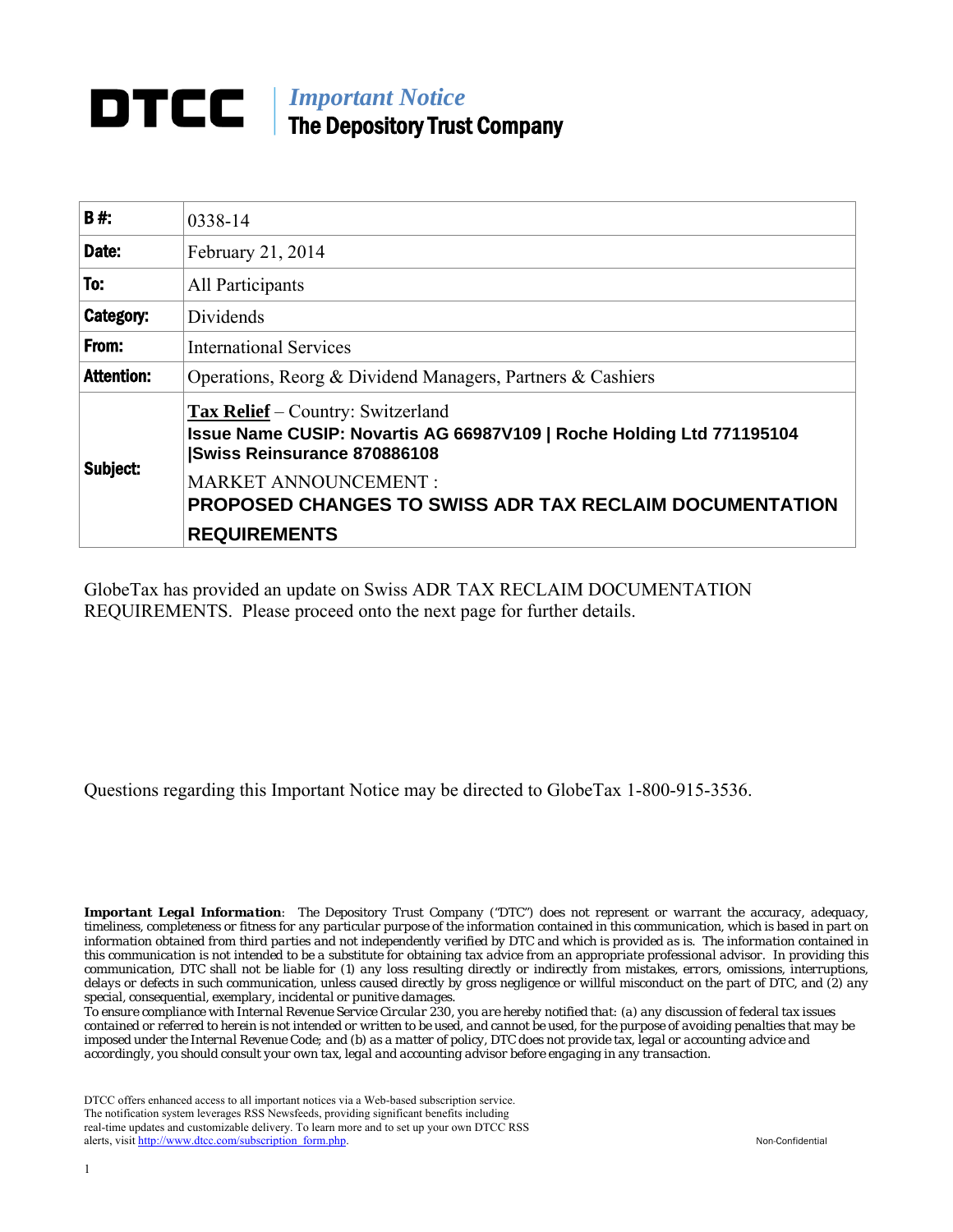

## **MARKET NOTICE: PROPOSED CHANGES TO SWISS ADR TAX RECLAIM DOCUMENTATION REQUIREMENTS**

The dividend issues which may be impacted by this change should they pay a dividend subject to Swiss withholding tax:

| <b>Issue Name CUSIP:</b> |           |
|--------------------------|-----------|
| <b>Novartis AG</b>       | 66987V109 |
| <b>Roche Holding Ltd</b> | 771195104 |
| <b>Swiss Reinsurance</b> | 870886108 |

Effective immediately, in order to receive a reduced rate of withholding afforded under the terms of a Double Taxation Treaty ("DTT") with Switzerland, **all DTC Participants must disclose all US beneficial owners** (**name, address, U.S. tax Identification number) for all of the EDS election categories. Previously, this disclosure was only required for US RICs, US Transparent Entities, and US Pensions. This requirement now includes the US Individuals, US Corporations, and US Other Entities categories.** 

**In addition to full disclosure, submission of a copy of an Internal Revenue Service proof of residency form 6166 (dated within 3 years of dividend payment) is now compulsory for the following:**

- 1. US Corporations ‐ if receiving a gross dividend of 100,000 CHF or greater
- 2. US Other Entities: if receiving a gross dividend of 100,000 CHF or greater
- 3. US Transparent Entities: if receiving a gross dividend of 25,000 CHF or greater
- 4. US RICs: if receiving a gross dividend of 100,000 CHF or greater
- 5. US Pensions: All

These stipulations will apply retroactively to long form claims on dividends still within the statute of limitations for reclaim.

## Please contact Gina Giannou, April Richland, or Brett Lewis of JPMorgan / GlobeTax at 1-800-929-5484 **with further questions.**

**\*\*A Special note about EDS elections and client account coding:** It is critical to the process that DTC elections correspond to the correct DTC category election bucket. Please parse out client listings by the following guidelines:

| DTC EDS ELECTION BUCKET<br><b>CATEGORY:</b> | <b>DESCRIPTION OF ACCOUNTS THAT SHOULD BE ELECTED IN</b><br><b>THIS CATEGORY</b>                                                                                                                                                                                                                                                               |
|---------------------------------------------|------------------------------------------------------------------------------------------------------------------------------------------------------------------------------------------------------------------------------------------------------------------------------------------------------------------------------------------------|
| <b>INDIVIDUALS</b>                          | INDIVIDUAL ACCOUNTS, JOINT ACCOUNTS, UTMAS, UGMAS,<br><b>IRAS AND SEPS</b>                                                                                                                                                                                                                                                                     |
| <b>CORPORATIONS</b>                         | U.S. COMPANIES ** (DOES NOT INCLUDE S-CORPS,<br>PARTNERSHIPS, LLPS, AND LLCS)                                                                                                                                                                                                                                                                  |
| <b>OTHER ENTITIES</b>                       | US CHARITIES, FOUNDATIONS, 501(c)3 TAX EXEMPT ENTITIES                                                                                                                                                                                                                                                                                         |
| <b>TRANSPARENT ENTITIES</b>                 | U.S. S-CORPS, PARNERSHIPS, LLCS, LLPS, TRUSTS, ESTATES<br>** (ANY TYPE OF FLOW TROUGH ENTITY)                                                                                                                                                                                                                                                  |
| <b>RICS FAV</b>                             | REGULATED INVESTMENT COMPANIES; e.g. mutual funds, real<br>estate investment trust (REIT) or unit investment trust (UIT)<br>that is eligible to pass the taxes on capital gains, dividends or<br>interest earned on fund investments, directly to clients or<br>individual investors, 95% OR MORE OF THE RIC OWNERS MUST<br>RESIDE IN THE U.S. |
|                                             | U.S. PENSIONS UNDER IRS SECTIONS 401(a)/501(a), 457(b),                                                                                                                                                                                                                                                                                        |
| <b>PENSIONS</b>                             | 403(b), 457(g) under Ruling 81-100, 584 and 7701(j)                                                                                                                                                                                                                                                                                            |